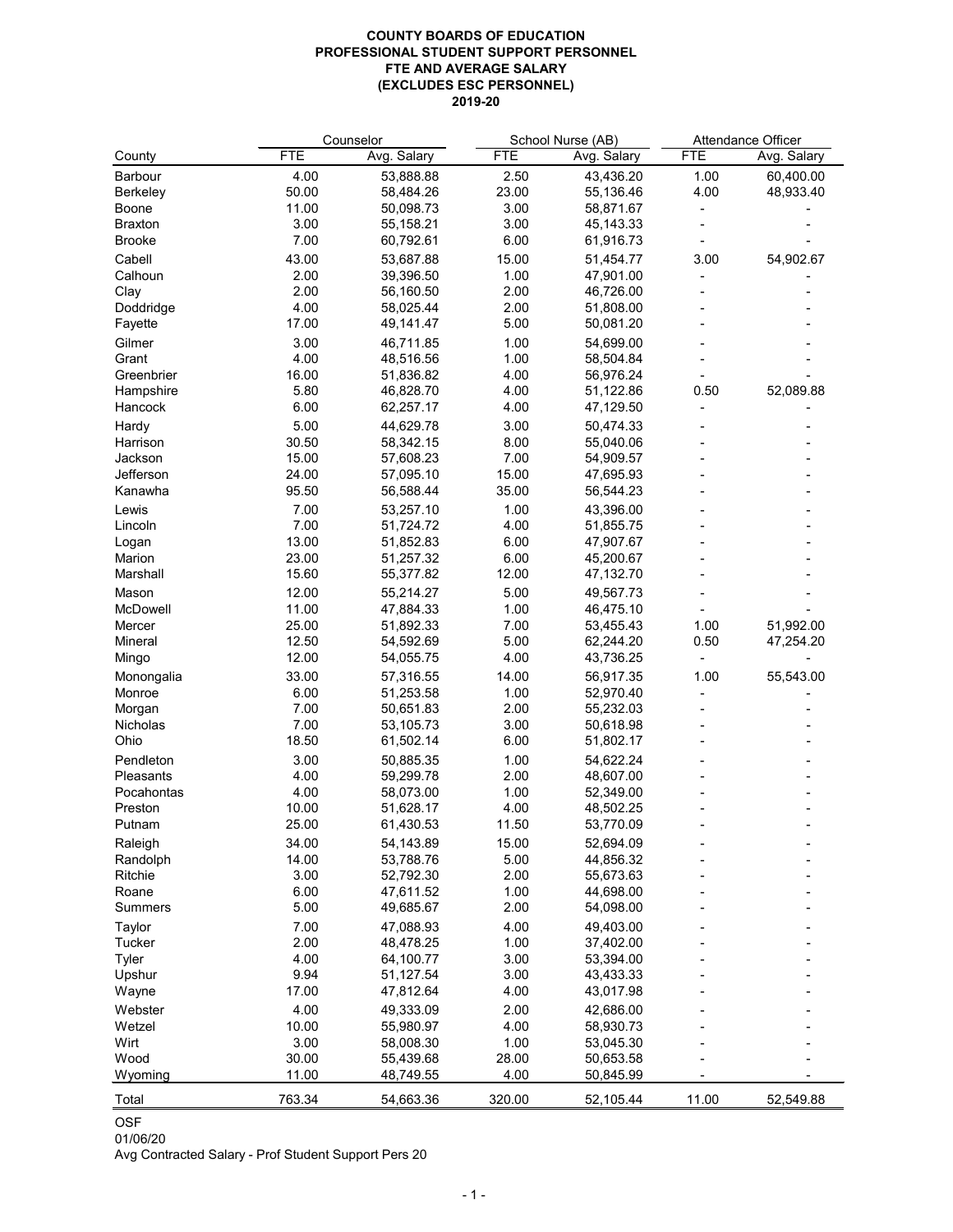## **COUNTY BOARDS OF EDUCATION PROFESSIONAL STUDENT SUPPORT PERSONNEL FTE AND AVERAGE SALARY (EXCLUDES ESC PERSONNEL) 2019-20**

Avg Contracted Salary

| Social Worker<br><b>Truancy Diversion Specialist</b><br><b>FTE</b><br><b>FTE</b><br>Avg. Salary<br>County<br>Avg. Salary<br>1.00<br><b>Barbour</b><br>48,686.00<br>14.00<br>49,034.06<br><b>Berkeley</b><br><b>Boone</b><br><b>Braxton</b><br><b>Brooke</b><br>Cabell<br>10.00<br>48,558.83<br>Calhoun<br>2.00<br>47,635.50<br>Clay<br>Doddridge<br>1.00<br>54,899.90<br>1.00<br>83,276.09<br>1.00<br>Fayette<br>51,073.00<br>Gilmer<br>1.00<br>38,578.00<br>1.00<br>Grant<br>52,497.90<br>2.00<br>Greenbrier<br>53,203.70<br>Hampshire<br>53,735.10<br>Hancock<br>3.00<br>Hardy<br>3.00<br>45,443.33<br>1.00<br>53,587.80<br>2.00<br>1.00<br>51,924.05<br>55,061.00<br>Harrison<br>Jackson<br>2.00<br>42,708.50<br>Jefferson<br>6.00<br>46,573.00<br>Kanawha<br>Lewis<br>44,606.78<br>9.00<br>Lincoln<br>3.00<br>41,405.00<br>Logan<br>Marion<br>Marshall<br>3.00<br>42,140.00<br>Mason<br>McDowell<br>3.00<br>43,679.56<br>9.50<br>48,359.61<br>Mercer<br>1.00<br>60,477.00<br>Mineral<br>3.00<br>Mingo<br>41,813.67<br>23.00<br>57,855.70<br>Monongalia<br>1.00<br>39,627.00<br>Monroe<br>1.80<br>45,257.31<br>Morgan<br>50,522.40<br>0.50<br>50,522.40<br>0.50<br>Nicholas<br>Ohio<br>Pendleton<br>Pleasants<br>Pocahontas<br>0.50<br>45,625.80<br>1.00<br>60,387.00<br>Preston<br>2.00<br>43,281.00<br>Putnam<br>8.00<br>47,712.00<br>Raleigh<br>Randolph<br>Ritchie<br>38,655.75<br>1.00<br>Roane<br><b>Summers</b><br><b>Taylor</b><br><b>Tucker</b><br>1.00<br><b>Tyler</b><br>52,379.00<br>Upshur<br>6.00<br>1.00<br>46,924.00<br>39,261.33<br>Wayne<br>Webster<br>3.00<br>Wetzel<br>52,257.65<br>Wirt<br>6.00<br>48,653.33<br>Wood<br>Wyoming |            | <b>Student Social &amp;</b><br><b>Emotional Support Specialist</b> |  |
|---------------------------------------------------------------------------------------------------------------------------------------------------------------------------------------------------------------------------------------------------------------------------------------------------------------------------------------------------------------------------------------------------------------------------------------------------------------------------------------------------------------------------------------------------------------------------------------------------------------------------------------------------------------------------------------------------------------------------------------------------------------------------------------------------------------------------------------------------------------------------------------------------------------------------------------------------------------------------------------------------------------------------------------------------------------------------------------------------------------------------------------------------------------------------------------------------------------------------------------------------------------------------------------------------------------------------------------------------------------------------------------------------------------------------------------------------------------------------------------------------------------------------------------------------------------------------------------------------------------------------------------------------------|------------|--------------------------------------------------------------------|--|
|                                                                                                                                                                                                                                                                                                                                                                                                                                                                                                                                                                                                                                                                                                                                                                                                                                                                                                                                                                                                                                                                                                                                                                                                                                                                                                                                                                                                                                                                                                                                                                                                                                                         | <b>FTE</b> | Avg. Salary                                                        |  |
|                                                                                                                                                                                                                                                                                                                                                                                                                                                                                                                                                                                                                                                                                                                                                                                                                                                                                                                                                                                                                                                                                                                                                                                                                                                                                                                                                                                                                                                                                                                                                                                                                                                         |            |                                                                    |  |
|                                                                                                                                                                                                                                                                                                                                                                                                                                                                                                                                                                                                                                                                                                                                                                                                                                                                                                                                                                                                                                                                                                                                                                                                                                                                                                                                                                                                                                                                                                                                                                                                                                                         | 1.00       | 56,123.76                                                          |  |
|                                                                                                                                                                                                                                                                                                                                                                                                                                                                                                                                                                                                                                                                                                                                                                                                                                                                                                                                                                                                                                                                                                                                                                                                                                                                                                                                                                                                                                                                                                                                                                                                                                                         |            |                                                                    |  |
|                                                                                                                                                                                                                                                                                                                                                                                                                                                                                                                                                                                                                                                                                                                                                                                                                                                                                                                                                                                                                                                                                                                                                                                                                                                                                                                                                                                                                                                                                                                                                                                                                                                         |            |                                                                    |  |
|                                                                                                                                                                                                                                                                                                                                                                                                                                                                                                                                                                                                                                                                                                                                                                                                                                                                                                                                                                                                                                                                                                                                                                                                                                                                                                                                                                                                                                                                                                                                                                                                                                                         | 1.00       | 48,942.00                                                          |  |
|                                                                                                                                                                                                                                                                                                                                                                                                                                                                                                                                                                                                                                                                                                                                                                                                                                                                                                                                                                                                                                                                                                                                                                                                                                                                                                                                                                                                                                                                                                                                                                                                                                                         | 6.00       | 47,798.33                                                          |  |
|                                                                                                                                                                                                                                                                                                                                                                                                                                                                                                                                                                                                                                                                                                                                                                                                                                                                                                                                                                                                                                                                                                                                                                                                                                                                                                                                                                                                                                                                                                                                                                                                                                                         |            |                                                                    |  |
|                                                                                                                                                                                                                                                                                                                                                                                                                                                                                                                                                                                                                                                                                                                                                                                                                                                                                                                                                                                                                                                                                                                                                                                                                                                                                                                                                                                                                                                                                                                                                                                                                                                         |            |                                                                    |  |
|                                                                                                                                                                                                                                                                                                                                                                                                                                                                                                                                                                                                                                                                                                                                                                                                                                                                                                                                                                                                                                                                                                                                                                                                                                                                                                                                                                                                                                                                                                                                                                                                                                                         | 2.00       | 51,863.83                                                          |  |
|                                                                                                                                                                                                                                                                                                                                                                                                                                                                                                                                                                                                                                                                                                                                                                                                                                                                                                                                                                                                                                                                                                                                                                                                                                                                                                                                                                                                                                                                                                                                                                                                                                                         | 3.00       | 44,595.33                                                          |  |
|                                                                                                                                                                                                                                                                                                                                                                                                                                                                                                                                                                                                                                                                                                                                                                                                                                                                                                                                                                                                                                                                                                                                                                                                                                                                                                                                                                                                                                                                                                                                                                                                                                                         |            |                                                                    |  |
|                                                                                                                                                                                                                                                                                                                                                                                                                                                                                                                                                                                                                                                                                                                                                                                                                                                                                                                                                                                                                                                                                                                                                                                                                                                                                                                                                                                                                                                                                                                                                                                                                                                         |            |                                                                    |  |
|                                                                                                                                                                                                                                                                                                                                                                                                                                                                                                                                                                                                                                                                                                                                                                                                                                                                                                                                                                                                                                                                                                                                                                                                                                                                                                                                                                                                                                                                                                                                                                                                                                                         |            |                                                                    |  |
|                                                                                                                                                                                                                                                                                                                                                                                                                                                                                                                                                                                                                                                                                                                                                                                                                                                                                                                                                                                                                                                                                                                                                                                                                                                                                                                                                                                                                                                                                                                                                                                                                                                         |            |                                                                    |  |
|                                                                                                                                                                                                                                                                                                                                                                                                                                                                                                                                                                                                                                                                                                                                                                                                                                                                                                                                                                                                                                                                                                                                                                                                                                                                                                                                                                                                                                                                                                                                                                                                                                                         |            |                                                                    |  |
|                                                                                                                                                                                                                                                                                                                                                                                                                                                                                                                                                                                                                                                                                                                                                                                                                                                                                                                                                                                                                                                                                                                                                                                                                                                                                                                                                                                                                                                                                                                                                                                                                                                         |            |                                                                    |  |
|                                                                                                                                                                                                                                                                                                                                                                                                                                                                                                                                                                                                                                                                                                                                                                                                                                                                                                                                                                                                                                                                                                                                                                                                                                                                                                                                                                                                                                                                                                                                                                                                                                                         |            |                                                                    |  |
|                                                                                                                                                                                                                                                                                                                                                                                                                                                                                                                                                                                                                                                                                                                                                                                                                                                                                                                                                                                                                                                                                                                                                                                                                                                                                                                                                                                                                                                                                                                                                                                                                                                         |            |                                                                    |  |
|                                                                                                                                                                                                                                                                                                                                                                                                                                                                                                                                                                                                                                                                                                                                                                                                                                                                                                                                                                                                                                                                                                                                                                                                                                                                                                                                                                                                                                                                                                                                                                                                                                                         |            |                                                                    |  |
|                                                                                                                                                                                                                                                                                                                                                                                                                                                                                                                                                                                                                                                                                                                                                                                                                                                                                                                                                                                                                                                                                                                                                                                                                                                                                                                                                                                                                                                                                                                                                                                                                                                         |            |                                                                    |  |
|                                                                                                                                                                                                                                                                                                                                                                                                                                                                                                                                                                                                                                                                                                                                                                                                                                                                                                                                                                                                                                                                                                                                                                                                                                                                                                                                                                                                                                                                                                                                                                                                                                                         |            |                                                                    |  |
|                                                                                                                                                                                                                                                                                                                                                                                                                                                                                                                                                                                                                                                                                                                                                                                                                                                                                                                                                                                                                                                                                                                                                                                                                                                                                                                                                                                                                                                                                                                                                                                                                                                         |            |                                                                    |  |
|                                                                                                                                                                                                                                                                                                                                                                                                                                                                                                                                                                                                                                                                                                                                                                                                                                                                                                                                                                                                                                                                                                                                                                                                                                                                                                                                                                                                                                                                                                                                                                                                                                                         |            |                                                                    |  |
|                                                                                                                                                                                                                                                                                                                                                                                                                                                                                                                                                                                                                                                                                                                                                                                                                                                                                                                                                                                                                                                                                                                                                                                                                                                                                                                                                                                                                                                                                                                                                                                                                                                         |            |                                                                    |  |
|                                                                                                                                                                                                                                                                                                                                                                                                                                                                                                                                                                                                                                                                                                                                                                                                                                                                                                                                                                                                                                                                                                                                                                                                                                                                                                                                                                                                                                                                                                                                                                                                                                                         |            |                                                                    |  |
|                                                                                                                                                                                                                                                                                                                                                                                                                                                                                                                                                                                                                                                                                                                                                                                                                                                                                                                                                                                                                                                                                                                                                                                                                                                                                                                                                                                                                                                                                                                                                                                                                                                         |            |                                                                    |  |
|                                                                                                                                                                                                                                                                                                                                                                                                                                                                                                                                                                                                                                                                                                                                                                                                                                                                                                                                                                                                                                                                                                                                                                                                                                                                                                                                                                                                                                                                                                                                                                                                                                                         |            |                                                                    |  |
|                                                                                                                                                                                                                                                                                                                                                                                                                                                                                                                                                                                                                                                                                                                                                                                                                                                                                                                                                                                                                                                                                                                                                                                                                                                                                                                                                                                                                                                                                                                                                                                                                                                         |            |                                                                    |  |
|                                                                                                                                                                                                                                                                                                                                                                                                                                                                                                                                                                                                                                                                                                                                                                                                                                                                                                                                                                                                                                                                                                                                                                                                                                                                                                                                                                                                                                                                                                                                                                                                                                                         |            |                                                                    |  |
|                                                                                                                                                                                                                                                                                                                                                                                                                                                                                                                                                                                                                                                                                                                                                                                                                                                                                                                                                                                                                                                                                                                                                                                                                                                                                                                                                                                                                                                                                                                                                                                                                                                         |            |                                                                    |  |
|                                                                                                                                                                                                                                                                                                                                                                                                                                                                                                                                                                                                                                                                                                                                                                                                                                                                                                                                                                                                                                                                                                                                                                                                                                                                                                                                                                                                                                                                                                                                                                                                                                                         |            |                                                                    |  |
|                                                                                                                                                                                                                                                                                                                                                                                                                                                                                                                                                                                                                                                                                                                                                                                                                                                                                                                                                                                                                                                                                                                                                                                                                                                                                                                                                                                                                                                                                                                                                                                                                                                         |            |                                                                    |  |
|                                                                                                                                                                                                                                                                                                                                                                                                                                                                                                                                                                                                                                                                                                                                                                                                                                                                                                                                                                                                                                                                                                                                                                                                                                                                                                                                                                                                                                                                                                                                                                                                                                                         |            |                                                                    |  |
|                                                                                                                                                                                                                                                                                                                                                                                                                                                                                                                                                                                                                                                                                                                                                                                                                                                                                                                                                                                                                                                                                                                                                                                                                                                                                                                                                                                                                                                                                                                                                                                                                                                         |            |                                                                    |  |
|                                                                                                                                                                                                                                                                                                                                                                                                                                                                                                                                                                                                                                                                                                                                                                                                                                                                                                                                                                                                                                                                                                                                                                                                                                                                                                                                                                                                                                                                                                                                                                                                                                                         |            |                                                                    |  |
|                                                                                                                                                                                                                                                                                                                                                                                                                                                                                                                                                                                                                                                                                                                                                                                                                                                                                                                                                                                                                                                                                                                                                                                                                                                                                                                                                                                                                                                                                                                                                                                                                                                         | 4.00       | 36,500.00                                                          |  |
|                                                                                                                                                                                                                                                                                                                                                                                                                                                                                                                                                                                                                                                                                                                                                                                                                                                                                                                                                                                                                                                                                                                                                                                                                                                                                                                                                                                                                                                                                                                                                                                                                                                         |            |                                                                    |  |
|                                                                                                                                                                                                                                                                                                                                                                                                                                                                                                                                                                                                                                                                                                                                                                                                                                                                                                                                                                                                                                                                                                                                                                                                                                                                                                                                                                                                                                                                                                                                                                                                                                                         |            |                                                                    |  |
|                                                                                                                                                                                                                                                                                                                                                                                                                                                                                                                                                                                                                                                                                                                                                                                                                                                                                                                                                                                                                                                                                                                                                                                                                                                                                                                                                                                                                                                                                                                                                                                                                                                         | 4.00       | 60,847.25                                                          |  |
|                                                                                                                                                                                                                                                                                                                                                                                                                                                                                                                                                                                                                                                                                                                                                                                                                                                                                                                                                                                                                                                                                                                                                                                                                                                                                                                                                                                                                                                                                                                                                                                                                                                         |            |                                                                    |  |
|                                                                                                                                                                                                                                                                                                                                                                                                                                                                                                                                                                                                                                                                                                                                                                                                                                                                                                                                                                                                                                                                                                                                                                                                                                                                                                                                                                                                                                                                                                                                                                                                                                                         | 4.00       | 40,000.00                                                          |  |
|                                                                                                                                                                                                                                                                                                                                                                                                                                                                                                                                                                                                                                                                                                                                                                                                                                                                                                                                                                                                                                                                                                                                                                                                                                                                                                                                                                                                                                                                                                                                                                                                                                                         |            |                                                                    |  |
|                                                                                                                                                                                                                                                                                                                                                                                                                                                                                                                                                                                                                                                                                                                                                                                                                                                                                                                                                                                                                                                                                                                                                                                                                                                                                                                                                                                                                                                                                                                                                                                                                                                         |            |                                                                    |  |
|                                                                                                                                                                                                                                                                                                                                                                                                                                                                                                                                                                                                                                                                                                                                                                                                                                                                                                                                                                                                                                                                                                                                                                                                                                                                                                                                                                                                                                                                                                                                                                                                                                                         | 1.00       | 46,726.00                                                          |  |
|                                                                                                                                                                                                                                                                                                                                                                                                                                                                                                                                                                                                                                                                                                                                                                                                                                                                                                                                                                                                                                                                                                                                                                                                                                                                                                                                                                                                                                                                                                                                                                                                                                                         |            |                                                                    |  |
|                                                                                                                                                                                                                                                                                                                                                                                                                                                                                                                                                                                                                                                                                                                                                                                                                                                                                                                                                                                                                                                                                                                                                                                                                                                                                                                                                                                                                                                                                                                                                                                                                                                         |            |                                                                    |  |
|                                                                                                                                                                                                                                                                                                                                                                                                                                                                                                                                                                                                                                                                                                                                                                                                                                                                                                                                                                                                                                                                                                                                                                                                                                                                                                                                                                                                                                                                                                                                                                                                                                                         |            |                                                                    |  |
|                                                                                                                                                                                                                                                                                                                                                                                                                                                                                                                                                                                                                                                                                                                                                                                                                                                                                                                                                                                                                                                                                                                                                                                                                                                                                                                                                                                                                                                                                                                                                                                                                                                         |            |                                                                    |  |
|                                                                                                                                                                                                                                                                                                                                                                                                                                                                                                                                                                                                                                                                                                                                                                                                                                                                                                                                                                                                                                                                                                                                                                                                                                                                                                                                                                                                                                                                                                                                                                                                                                                         |            |                                                                    |  |
|                                                                                                                                                                                                                                                                                                                                                                                                                                                                                                                                                                                                                                                                                                                                                                                                                                                                                                                                                                                                                                                                                                                                                                                                                                                                                                                                                                                                                                                                                                                                                                                                                                                         |            |                                                                    |  |
|                                                                                                                                                                                                                                                                                                                                                                                                                                                                                                                                                                                                                                                                                                                                                                                                                                                                                                                                                                                                                                                                                                                                                                                                                                                                                                                                                                                                                                                                                                                                                                                                                                                         |            |                                                                    |  |
|                                                                                                                                                                                                                                                                                                                                                                                                                                                                                                                                                                                                                                                                                                                                                                                                                                                                                                                                                                                                                                                                                                                                                                                                                                                                                                                                                                                                                                                                                                                                                                                                                                                         |            |                                                                    |  |
|                                                                                                                                                                                                                                                                                                                                                                                                                                                                                                                                                                                                                                                                                                                                                                                                                                                                                                                                                                                                                                                                                                                                                                                                                                                                                                                                                                                                                                                                                                                                                                                                                                                         |            |                                                                    |  |
|                                                                                                                                                                                                                                                                                                                                                                                                                                                                                                                                                                                                                                                                                                                                                                                                                                                                                                                                                                                                                                                                                                                                                                                                                                                                                                                                                                                                                                                                                                                                                                                                                                                         |            |                                                                    |  |
|                                                                                                                                                                                                                                                                                                                                                                                                                                                                                                                                                                                                                                                                                                                                                                                                                                                                                                                                                                                                                                                                                                                                                                                                                                                                                                                                                                                                                                                                                                                                                                                                                                                         |            |                                                                    |  |
|                                                                                                                                                                                                                                                                                                                                                                                                                                                                                                                                                                                                                                                                                                                                                                                                                                                                                                                                                                                                                                                                                                                                                                                                                                                                                                                                                                                                                                                                                                                                                                                                                                                         | 26.00      | 47,134.02                                                          |  |
| 131.80<br>8.00<br>48,889.96<br>54,798.24<br>Total<br><b>OSF</b>                                                                                                                                                                                                                                                                                                                                                                                                                                                                                                                                                                                                                                                                                                                                                                                                                                                                                                                                                                                                                                                                                                                                                                                                                                                                                                                                                                                                                                                                                                                                                                                         |            |                                                                    |  |